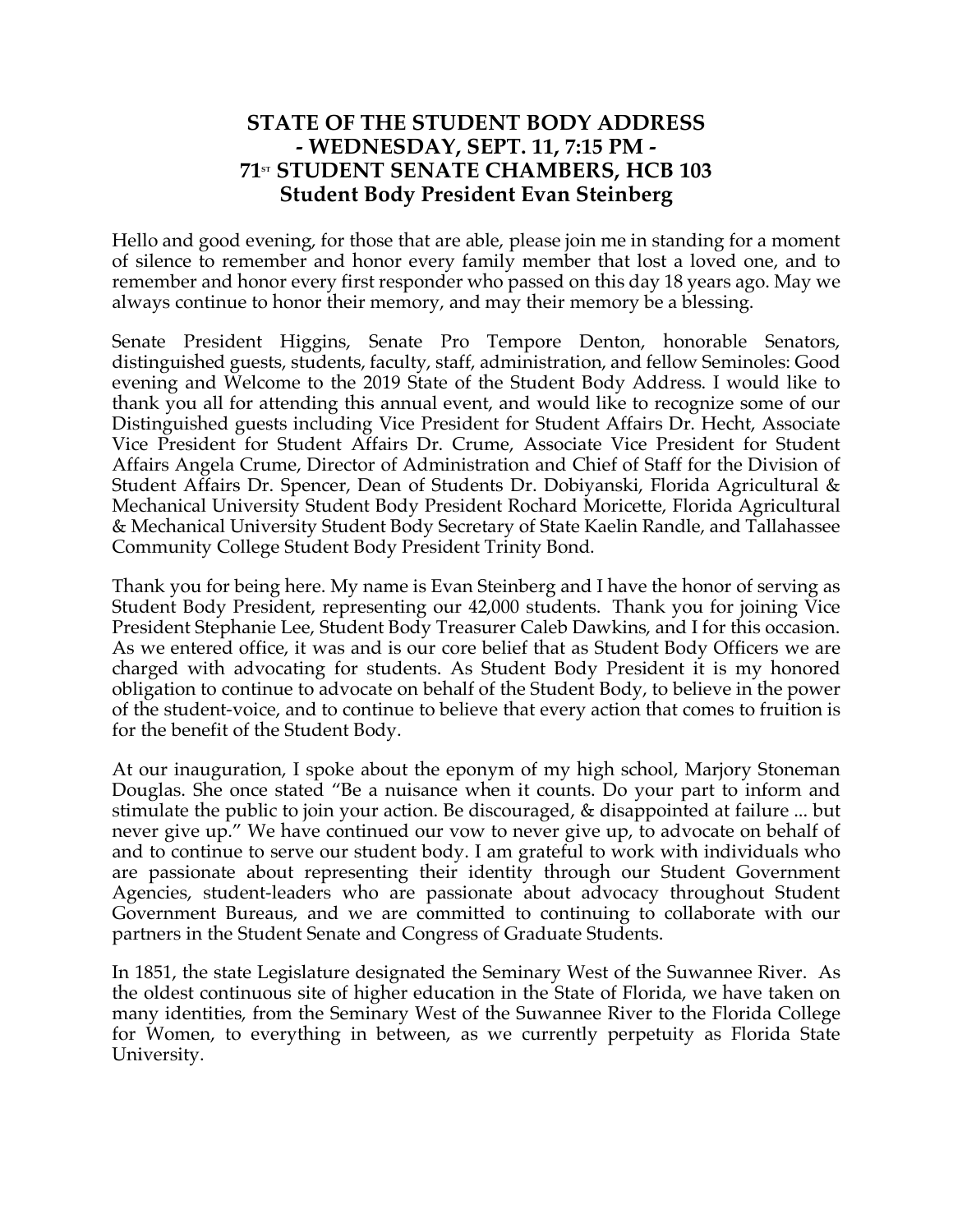As an institution, we are guided by the values set forth to Uphold the Garnet and Gold and to continue to portray Vires (Strength), Artes (Skill), and Mores (Character) through our collegiate experience and beyond. We have continued to embrace the philosophy that the individual student experience is at the forefront of our advocacy efforts.

It is an exciting time in Florida State University history. Monday morning, I had the honor of standing alongside students from various areas of study, who come from different backgrounds and experiences, who continually represent the values of our institution. As President Thrasher and Provost McRorie alongside distinguished speakers from Governor DeSantis to Faculty Senate President Harper announced that Florida State University has emerged to No. 18 among Public Universities in the United States, soaring 8 spots from No. 26 in 2018. Florida State University has a stellar four-year graduation rate of 72% the highest in the State of Florida and among the Top 10 of public universities in the country, as well as one of the highest student-veteran graduation rates in the nation of 86%. Florida State University was also ranked No. 1 in Florida for Veteran Success according to the US News and World Report thanks to our Student Veterans Center, and the Veteran's Alliance - including our Veteran Student Union.

This is a major milestone in Florida State University history, which was sparked by our designation as a preeminent university by the state legislature in 2013. Student Government Presidents and leaders all across campus have been at the forefront of student success. "Past administrations have supported student research through the Student Council for Undergraduate Research & Creativity, enabling students to be engaged within transformative research opportunities. Ensure students have access to higher education through the Office of Governmental Affairs, by lobbying for the expansion of Bright Futures, and for student-veteran support. The Student Foundation, has fostered a spirit of giving back, which continues beyond graduation and our student leaders continue to serve as ambassadors for Florida State University across the globe. Our students have emphasized the importance of Mental Health, through Remove the Mask: Mental Health Council, removing the stigma surrounding mental health to ensure the wellbeing of students is represented, and ensuring students are academically succeeding."

As the university continues to excel, our cabinet continues to promote the student voice. We have made a deliberate decision to change the dynamic of cabinet from a historically larger group to a smaller group consisting of six individuals. Our cabinet, consisting of our Secretary of Accessibility Demetrius Winn, Secretary of Student Engagement Essence Duncan, Press Secretary Kayla Francis, Secretary of Fulfillment and Strategic Initiatives Khamare Garner, Secretary of Co-Collegiate Affairs Nastassia Janvier, and Secretary of Health & Wellness Odalyz Guzman, have distinct roles in order to represent the Student Body, built upon the foundation of the platform Stephanie, Caleb, and I are so passionate about. As we come together each year for the State of the Student Body Address, we reflect on the past year, to share the progress of our plan as we continue to forge a positive direction for the Student Body.

We continue to progress our platform, as our Secretary of Co-Collegiate Affairs has been hard at work on continuing to build and enhance relationships with the Florida Agricultural & Mechanical University Student Government, as well as the Tallahassee Community College Student Government. We look forward to continuing to build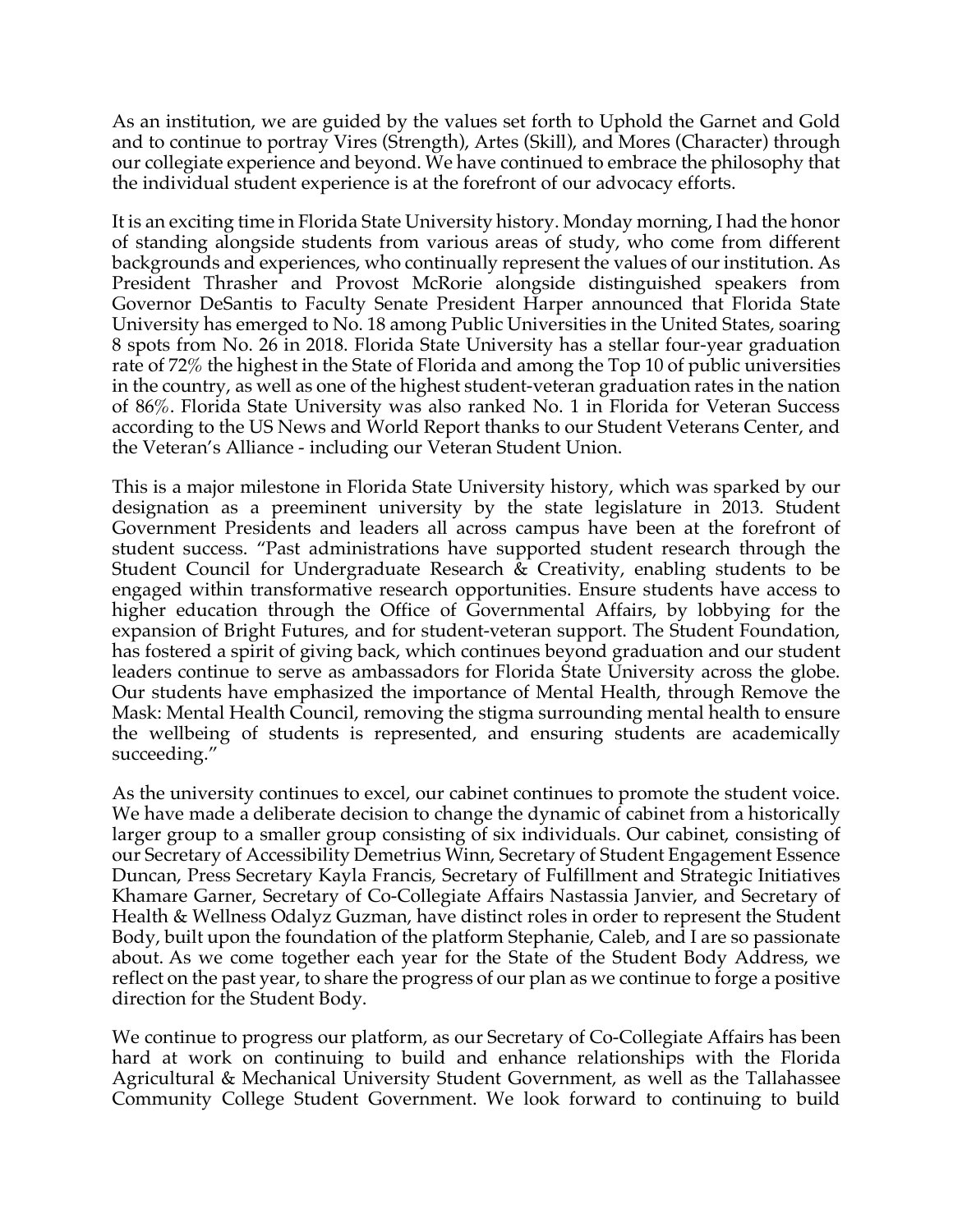relations with our respective Student Body, and we are looking forward to future programming. Certain members of the Student Government Association, will have the distinct honor of attending the Florida Agricultural & Mechanical University Student Government Inauguration this upcoming Friday. I speak on behalf of the Student Body, when emphasizing the importance of collective action and collaboration with our fellow institutions of Higher Education in Tallahassee. Through this we were able to jointly welcome students to Tallahassee alongside the Mayor of Tallahassee John Dailey. Vice President Lee and I had the honor of meeting former Student Body President and Current Mayor of Tallahassee John Dailey and former Student Body Vice President Ginny Dailey, at commencement this past spring. Through this we have had more of a presence in local government, as we continue to work with the Office of the Mayor on a variety of initiatives, above all the wellbeing of the Student Body. Our Governmental Affairs and Co-Collegiate Affairs team have been working on re-establishing our connections with fellow Student Governments in the Atlantic Coast Conference as we prepare to advocate together on Capitol Hill in October.

We are looking forward to launching our Student Government Podcast, to empower the Voices of Florida State University students. V.A.M. or Our Voices. Our Advocacy. Our Movement. Is centered around the torches of Vires, Artes, and Mores. We look forward to sharing the individual student experience and sharing the stories and experiences of our Student Body through meaningful dialogue. Our Secretary of Student Engagement has continued to reach out to our student body, through offering direct support to Registered Student Organizations on Campus, and fellow student-leaders. This year our annual Welcome Back SGA BBQ, was the most well attended event BBQ so far, with over 600 students attending. We look forward to continuing to #BringingSGAToYou, as we engage with our Student Body. We will continue to participate in events around campus as we attend not only SGA centric events but also events all across the greater FSU community. Dr. Hecht and I were able to collaborate on our convocation speech and provide our Top 20 things to do at Florida State University to the new class! Student Body Treasurer Dawkins, has been working to coordinate Financial Literacy Workshops in order to further inform our Student Body on financial needs.

As an Executive Branch, we look forward to continuing working with the 71st Student Senate on Legislation, as we ensure that as an Executive Branch we fulfill our mandate of ensuring Checks & Balances remain effective, and legislation is crafted to the benefit of the Student Body at Florida State University. As we started this journey we wanted to ensure that we weren't just creating seats at the table, but to ensure that the table is one worth sitting at. Through harnessing the Student Voice, we have continued to advocate for the student body throughout the university structure from advocating and working in conjunction with our students in the Unconquered Program, to students who are active members of Greek Life, to our Student-Veteran community on campus, and student athletes. We have increased accessibility to the student-body to serve on University Committees, by implementing an application process. Our students continue to serve in vital roles, as students represent over 150 specific seats within committees at Florida State University. Our students play a unique role in shaping the University, as they provide insight and context into the life of a student, and articulate the student voice to administration, faculty, and staff. The student voice is imperative to the success of our university.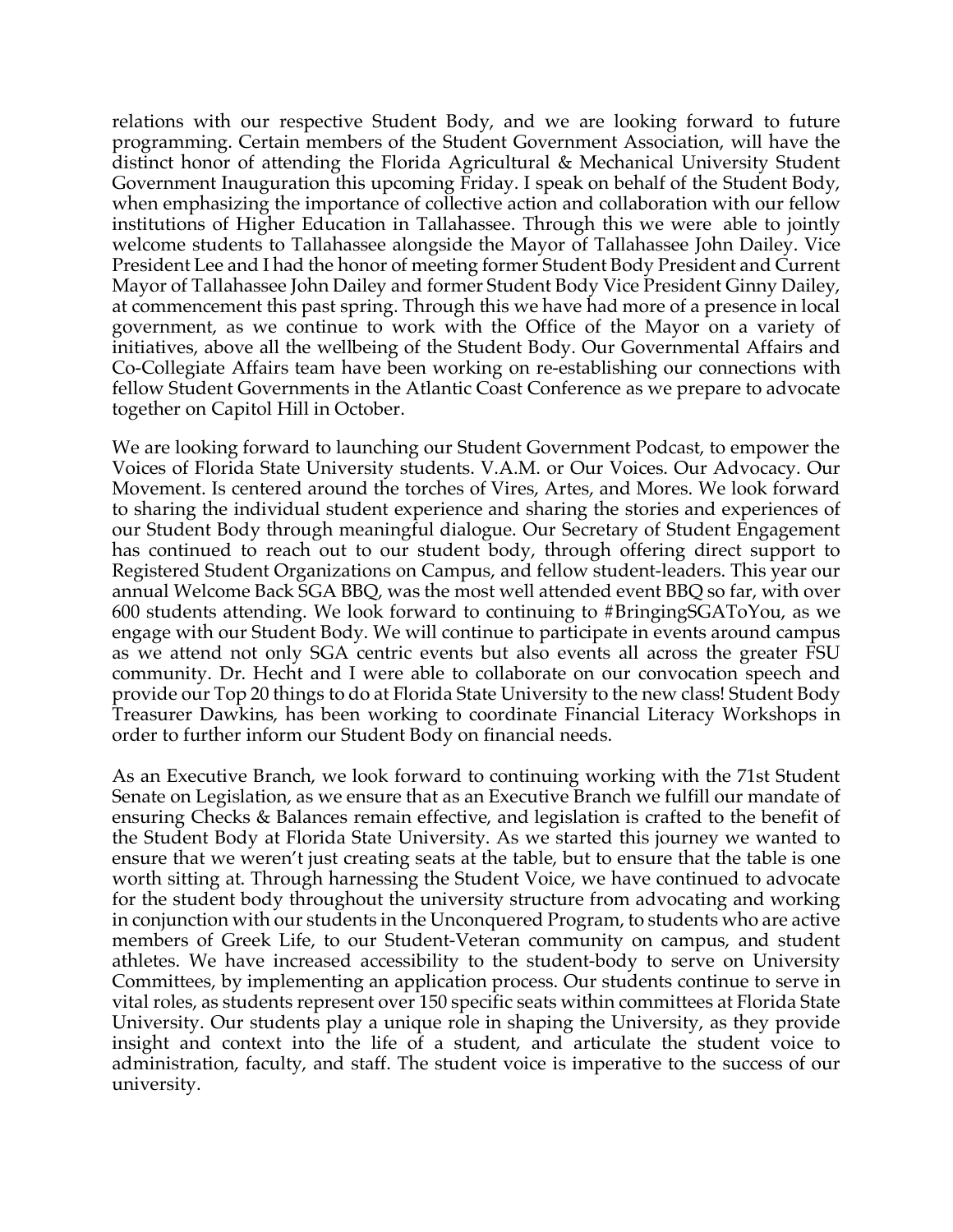Our Secretary of Accessibility continues to expand advocacy efforts within the university and Student Government Association, as accessibility is incorporated into the Homecoming Parade, and as we continue to hopefully expand Open-Housing at Florida State University. The wellbeing of our Student Body is of the utmost importance, our Secretary of Health & Wellness has continued to collaborate with the Division of Student Affairs, today the division in collaboration with multiple campus partners launched Live Well Day at Florida State University. Since session has ended this past May, our Office of Governmental Affairs advocated for the passage of Andrew's Law as well as Medical Amnesty in the State of Florida. The implementation of these pieces of legislation is important to protecting and enhancing the overall wellbeing of our student body. We look forward to continuing to work with various University partners to inform students of these changes.

It is vital to continue to be aware of the needs of our students, when it relates to College Affordability and Textbook Affordability. I will continue to advocate for our students, who face unique challenges during their collegiate experience. We will be relaunching the RoundUp campaign in partnership with Student Business Services, as aim to raise funds for the Food for Thought Pantry to continue college affordability efforts. The Office of Governmental Affairs has maintained a strong presence with our elected officials through meetings with local Representatives and Senators, and preparing to meet with members of the Seminole Caucus. As an Executive Branch, we were able to visit our Panama City Campus. It is vital to maintain relations with our fellow Seminoles as we were able to explore, the campus, understand the initiatives that are ongoing in Panama City, and meet the Faculty, Staff, Administration, and student leaders who make the campus thrive. We were honored to host Panama City Student-leaders in Tallahassee. We hope this becomes an annual occurrence for student-leaders on the Tallahassee and Panama-City campus. We have had the privilege of working with our student Direct Support Organizations, as they continue to support the university through their contributions and commitment to academic and athletic excellence.

Working in conjunction with Seminole Student Boosters, we have been able to assist in launching the Nole Zone, as fellow student-leaders aim for the ambitious goal of the Nole Zone becoming one of the largest student sections in all of Division 1 Basketball with a desire to bring that support to all of our scholarship sports around campus. The Executive Branch has continued to partner with organizations to increase Seminole Spirit on campus, and we were honored to join the Student Athlete Advisory Council for FSU's first Welcome Back Pep Rally, as well as the Student Alumni Association for FSU's Traditions Fest. Vice President Lee has continued her efforts to work towards the Student Body having more insight and knowledge about the Seminole Tribe of Florida, and our FSU's relationship with them. It is vital to our success to remember our future, to recognize the history and traditions of our institution and Student Government Association. However in order to meet the growing needs of our student body, to ensure it flourishes it is also imperative to have a plan for the future.